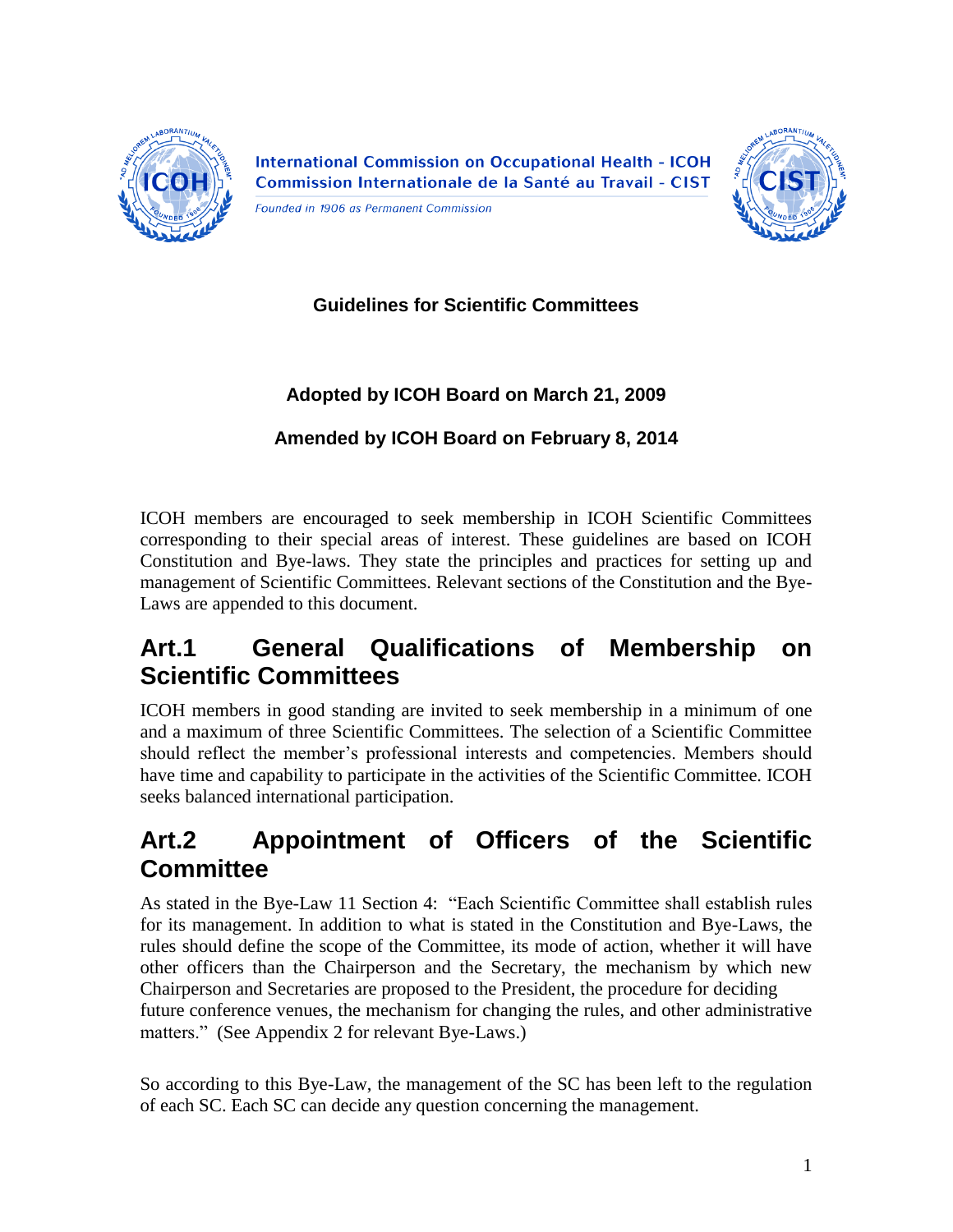However, the Secretary might be in charge of the following competencies:

- (a) have charge of the general correspondence;
- (b) prepare for the election of the Officers;
- (c) prepare the agenda of the SC;
- (d) prepare the minutes of the meetings.

### **Scientific Committee Officer Election and/or Appointment**

### **Eligibility and Nomination**

Scientific Committee members should be alerted by the SC Officers when elections will occur and asking if there are any nominations for the position of chairperson. Candidates who intend to be nominated for Chairperson of a Scientific Committee must be ICOH members in good standing and confirmed by the Secretary General, as such. The Transparency Declaration Form must be completed and transmitted privately to the Secretary General at the time of announcing candidacy. Each candidate shall provide to the Secretary of the SC support by at least three members in good standing of the Scientific Committee, a written agreement from the candidate that he or she is willing to serve if elected, and a curriculum vitae of no more than 150 words. The candidates must be eligible under Bye-law 11 and art.2 of these Guidelines.

### **Voting and Election**

Only ICOH Scientific Committee members in good standing confirmed by the Secretary General may vote. If there is more than one nominee for the Chairperson position**,** the election takes place by secret ballot, organized by the officers of the Scientific Committee. The election may take place at a business meeting of the Scientific Committee. Alternatively, the Secretary of the Scientific Committee sends the names and accompanying public materials of the candidates for the position of Chairperson by email to the Scientific Committee members in good standing at least six months before the first day of ICOH International Congress.

The voting procedures will be proposed to the Vice President in charge of Scientific Committees by the Chairperson of the Scientific Committee and after approval, election will take place under the responsibility of the Secretary of the Scientific Committee. The Chairperson transmits a report of the voting procedure, the list of voting members, and the voting results to the to ICOH Vice President in charge of Scientific Committees, who transmits results to the ICOH President for appointment.

### **Appointment of Scientific Committee Chairperson and Secretary**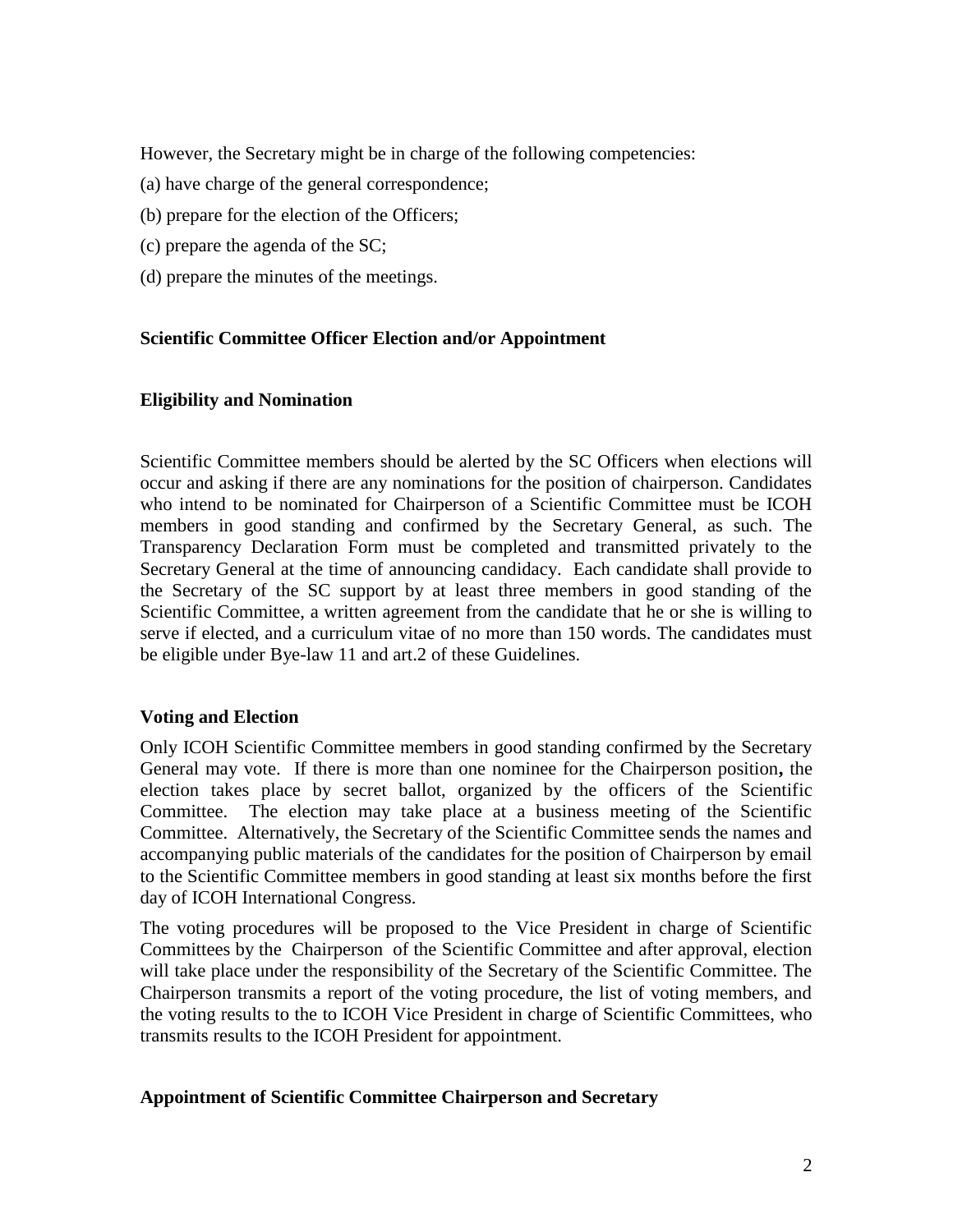The proposed Chairperson chooses the Secretary of the SC, who is willing to hold the position and is an ICOH member in good standing confirmed by the Secretary General . The proposed Secretary must submit privately to the Secretary General a Transparency Declaration Form , prior to being proposed to the President.

If in agreement with the proposal, the ICOH President, in conformance with article 5, section 3 and art.7, sect. 3 of the Constitution and sect.1 and 2 of Bye-law11, appoints the Chairperson and accepts the Secretary presented for a three year period between two International Congresses. The same process may reappoint Chairperson and Secretary for no more than one additional three-year term. If no candidates have been nominated to the position of Chairperson and Secretary of a Scientific Committee, or if special reasons so require, the ICOH President can appoint a Chairperson and a Secretary. For example, if the Scientific Committee Officers fail to provide required reports as requested by the Vice President in charge of Scientific Committees (see Article 12) and fail to communicate to the Vice President the reasons for delay, these officers will be notified that the President may appoint new officers. Some Scientific Committees elect the Chairperson and Secretary at a Scientific Meeting that is asynchronous with the ICOH triennia. The ICOH President can approve the asynchronous three year term of the Chairperson and Secretary of these Scientific Committees.

Balanced international distribution of Chairpersons is an important goal for ICOH. Normally, the Officers of Scientific Committees shall not be eligible to serve as ICOH Officers, ICOH Board Members or National Secretaries at the same time.

## **Art.3 Criteria for Membership on a Scientific Committee**

There are no specific criteria for membership on Scientific Committee beyond the qualifications in art.1 above. Scientific Committees are encouraged to pursue academic excellence as well as balanced international participation.

# **Art.4 Creation of an Executive Committee**

Scientific Committees may create an Executive Committee, including the Chairperson, Secretary, other Officers, and those members most involved in the activities of the Scientific Committee. The members of the group are appointed by the Chairperson, usually following election by the members at a business meeting or by email, as described in sect. 5 of Bye-Law 11. The Executive Committee contributes to management of the Scientific Committee.

## **Art.5 Creation of Sub-Committees**

Scientific Committees may form Sub-Committees to deal with various scientific topics, conferences, publications, etc.

# **Art.6 Corresponding Fellows**

Two Corresponding Fellows may be appointed by the Chairperson of the Scientific Committee, following approval by ICOH President. The Fellows receive all the benefits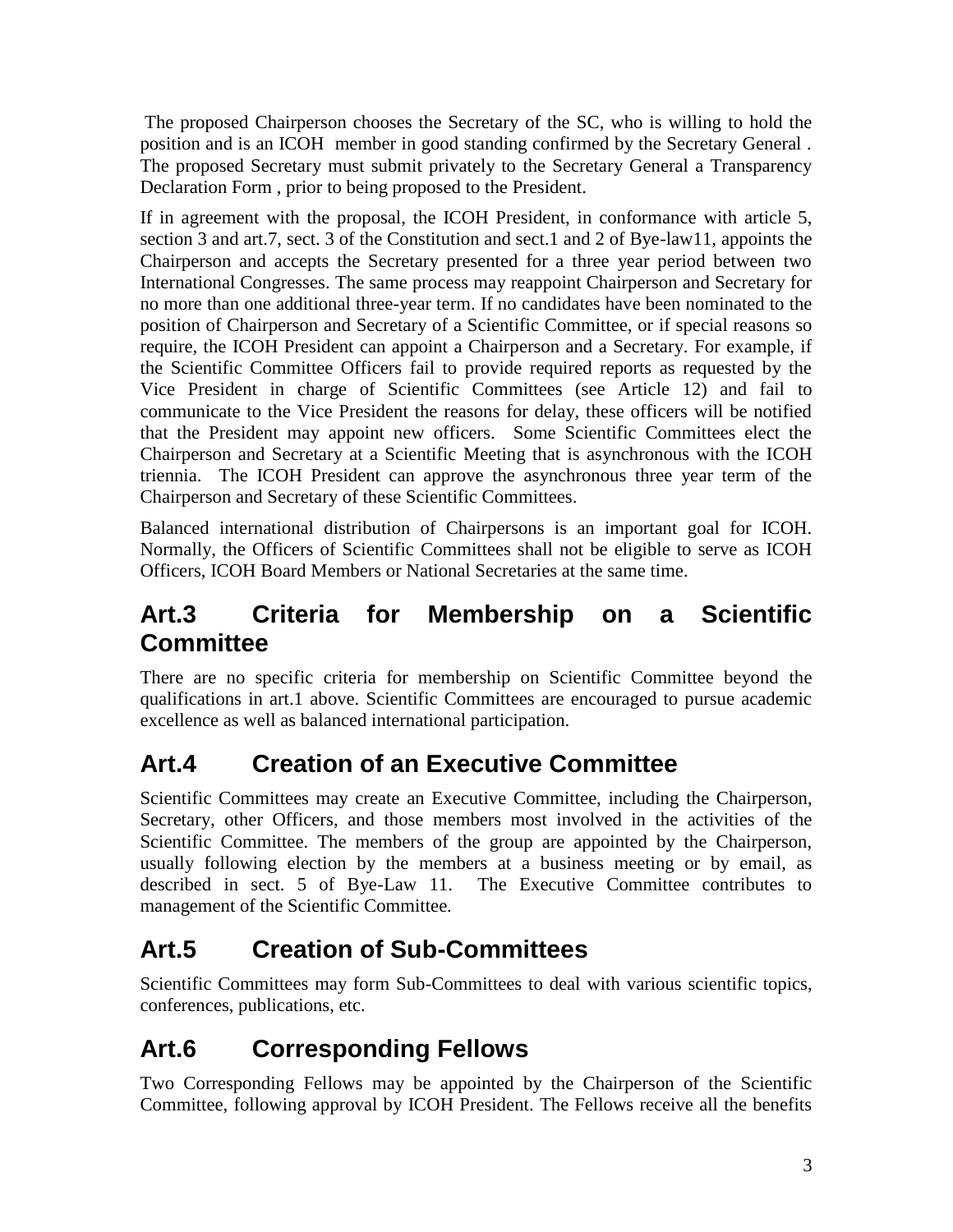of ICOH membership for a triennium between two International ICOH Congresses without paying dues. Criteria for appointment of Corresponding Fellows are financial need and the importance of their scientific contributions to the Scientific Committee.

## **Art.7 Meetings and Symposia**

Scientific Committees are encouraged to hold scientific symposia or conferences at least once between International Congresses with an open invitation to scientists and other interested persons. A minimum of two Scientific Committee business meetings per triennium are encouraged, to which all members are invited: one meeting in conjunction with the ICOH Triennial International Congress, and one between the International Congresses. Scientific Committees are encouraged to collaborate with other Scientific Committees, with National Secretaries and national organisations in the host country, and with WHO, ILO and other professional organizations, in organizing joint meetings and symposia. All meetings should be clearly announced as ICOH activities.

ICOH Scientific Committees are strongly encouraged to organize special meetings and conduct other activities as stated in the Bye-Law 11, Section 8.

Conferences and special meetings can be jointly organized by ICOH Scientific Committees or in collaboration with external organizations, provided there is no conflict with the professional, scientific or ethical principles of the ICOH.

The scientific programme of the conferences and the selection process of the abstracts submitted has to be carried out involving the Scientific Committees and the Chair in compliance with the ICOH Constitution and Bye-Laws, the ICOH Code of Ethics, the Good Association Practice and the General Ethical Principle. Participants must be provided with the abstracts by the beginning of the conference.

The ICOH website shall be the repository for abstracts books and proceedings once any copyright issues have been addressed and reviewed by Chairs of SCs involved and after consultation with ICOH Officers.

For conferences organised on behalf of ICOH, an organising committee may be appointed. Members should be respected professionals perceived as neutral, and the organising committee"s leader should be an ICOH member in good standing. The Scientific Committee officers and the organising committee are responsible for content, quality, balance and scientific integrity.

ICOH Scientific Committees can jointly organise activities with scientific organisations, that are impartial and independent. Approval of the use of the ICOH name must be requested to the Secretary General.

Scientific Committees should promote ICOH and implement ICOH programmes.

Guidelines for the Organisation of ICOH triennial Congresses have been developed and can be found in the Core Documents section of the ICOH website at http://www.icohweb.org/site\_new/ico\_core\_documents.asp. These guidelines may be helpful to Scientific Committees in their organisation of conferences.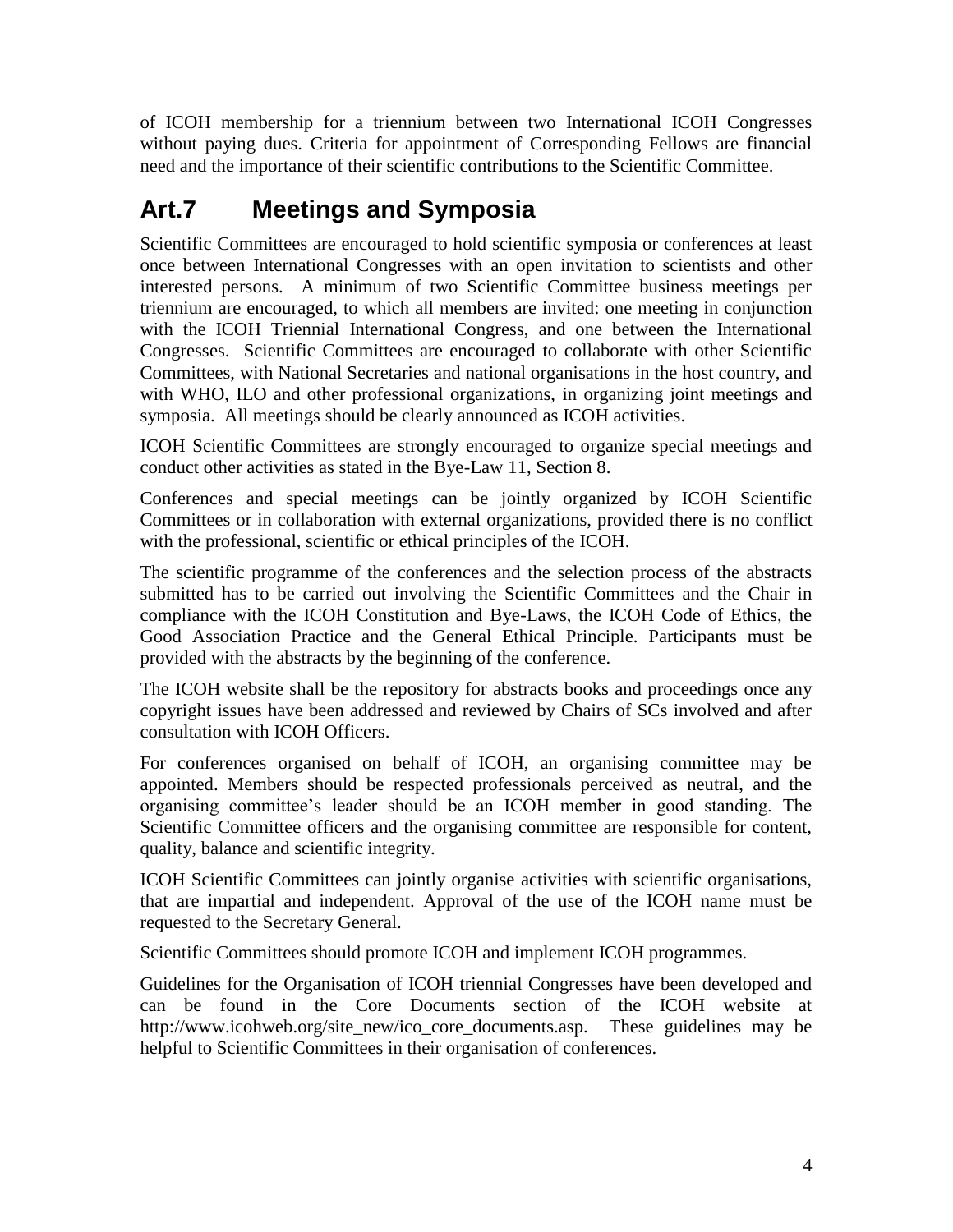## **Art.8 Publications and Websites**

Scientific Committees are encouraged to develop scientific reports, books, and articles for international scientific journals. At least one scientific output is expected during the triennium.

Documents intended to be ICOH publications, such as "ICOH Position Paper", "ICOH Guideline", 'ICOH Statement', or 'ICOH Report', must be drawn up in compliance with the ICOH Constitution and Bye-Laws, the ICOH Code of Ethics, the Good Association Practice, and the General Ethical Principle. Authors shall fill in the Declaration of Interests Form. The proposal of a scientific publication intended to be an ICOH document may be put forward by one or more Chairs of a Scientific Committee. All proposals shall be examined and approved by ICOH President. The ICOH President appoints one Coordinator and a Publishing Committee in charge of preparing a draft for publication. The draft is approved by the Publishing Committee prior to review by independent experts in the field. The document is subjected to assessment by Working Group on Transparency and Ethics. The document is approved by the Board*.*

Each Scientific Committee is encouraged to develop a website, using the ICOH template as a tool for communication with scientists in the field of interest. Scientific Committee Officers have reporting requirements, including the work plan of the Scientific Committee, midterm and final triennial reports and business meeting reports, for which the forms and timelines are maintained in the Scientific Committee Virtual Office on the ICOH website.

## **Art.9 Sponsorship and Finances**

External financial sponsorship may be invited to improve quality and extension of ICOH activities, and to ensure as wide an audience as possible. Terms, conditions, and purposes of such support must be in accordance with ICOH"s goals, the ICOH Code of Ethics and General Ethical Principles and should be documented by a signed agreement between sponsor and organisers. Conditions for providing financial support shall not include specification by the funder of speakers, guests or other matters relative to the ICOH activity. If large support is obtained from one major stakeholder, then a balance for other stakeholders must achieved through support or participation.

Exhibitions or advertisement can be considered as a useful way of obtaining external support, while allowing the sponsor to communicate with audience in accordance with ICOH activities" purpose. A sponsor may offer receptions and other modest social events if there is no interference with scientific or educational programmes.

Conference speakers and participants should be informed of the sponsorship through printed or electronic announcements. Organisers should be prepared to report to ICOH Officers and the Scientific Committee the budgetary details.

Scientific Committees may wish to be listed as sponsors of various conferences, symposia, publications and other public announcements. All sponsorships must be approved by the ICOH President.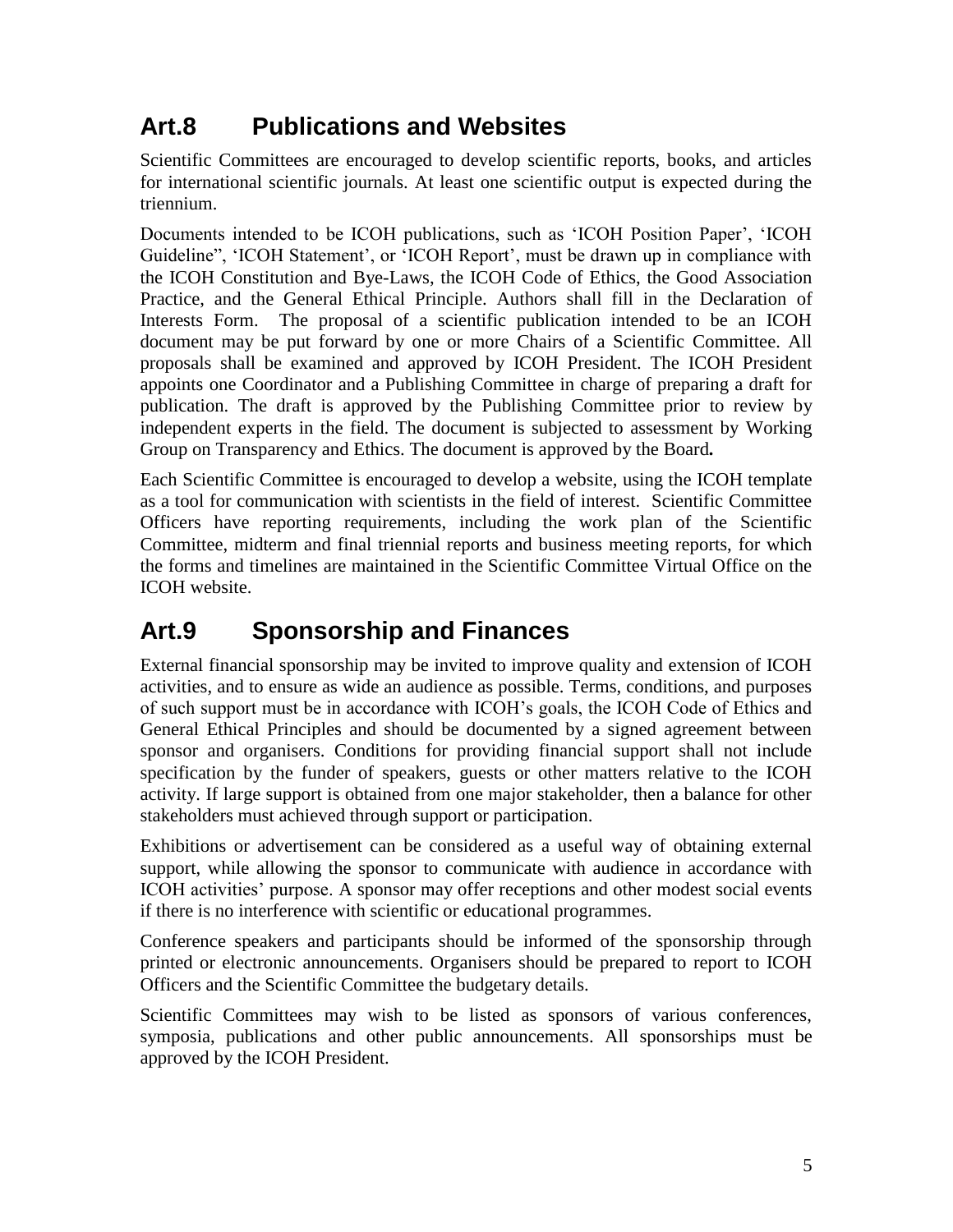Sections 9, 10 and 11 of Bye-law 11 provide guidance regarding the finances of the Scientific Committees and the meetings which they organize. The finances for the organisation and conduct of the meetings organized by the Scientific Committee are the responsibility of the organizers of the meeting. Non-ICOH members may pay a registration fee higher than the members" fee. The organizers shall transfer the difference to the Chairperson of the Scientific Committee or to the designated representative within two months of the end of the meeting. Such monies may either be used by the Scientific Committee or paid to the account of ICOH according to prior agreement with the Secretary General.

On request of the Chairperson of a Scientific Committee, the Secretary-General may be authorised by the President to assist financially a Scientific Committee in the organisation of a meeting.

The Scientific Committees may receive up to two thirds of the fees paid by sustaining members subscribing especially to promote activity in the field covered by the Scientific Committee. A Scientific Committee may be required by agreement to remit to ICOH a proportion of any income deriving from its activities.

## **Art.10 Conflict of interest and transparency**

Scientific Committees must remain scientifically objective. Activities must be in compliance with the ICOH Code of Ethics, the Good Association Practice, and the General Ethical Principle. If a conflict of interest occurs with meetings, sponsorships, publications, financial support, the ICOH Officers will require full disclosure of the conflict and have the authority to properly intervene. The ICOH President will take the necessary action after consultation with the Committee of Ethics.

## **Art.11 Setting up new ICOH Scientific Committee**

ICOH members in good standing who share a field of scientific interest may establish a Working Group to develop a proposal for the new Scientific Committee. The members should submit to ICOH President and ICOH Vice President in charge of Scientific Committees the proposal, including a list of members and the scope of activities. At the next Midterm or Triennial Board Meeting, the ICOH Board will review the proposal to form the new Scientific Committee. The ICOH President, in consultation with the Vice President in charge of the Scientific Committees, appoints the Chairperson and approves the Secretary.

Scientific Committees that share scientific interest areas are encouraged to consider merging together into a single Scientific Committee.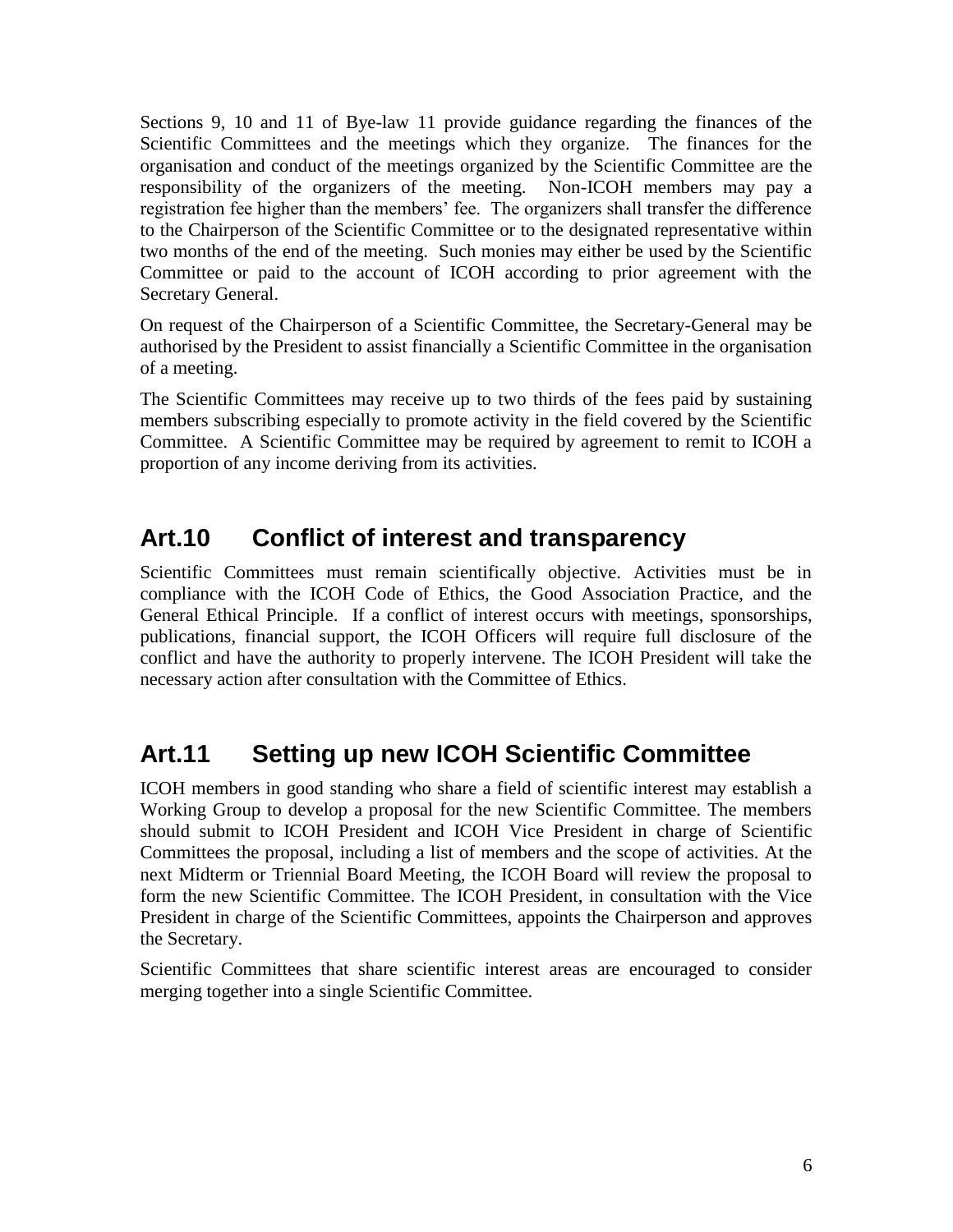## **Art.12 Links with the Vice President in charge of Scientific Committees and the Secretary General**

Chairpersons and Secretaries of Scientific Committees shall stay in close cooperation with ICOH Vice President in charge of Scientific Committees. During each Triennium, the Scientific Committee Chairpersons and Secretaries must send to the ICOH Vice President a set of reports, including the work plan of the Scientific Committee, mid-term and final reports of activities, business meeting reports, and proposals for the scientific sessions of the ICOH Congresses. Officers of Scientific Committees should build up the membership list and transmit it to the Vice President and the Secretary General.

The ICOH Vice President in charge of Scientific Committees assists the Officers of the Scientific Committees. The Vice President will encourage Officers of Scientific Committees to propose joint meetings and activities with other Scientific Committees. The Vice President reviews election procedures for Chair and Secretary of the Scientific Committees. The ICOH Vice President submits a report describing the Scientific Committee activities to the ICOH Board at the midterm meeting, and to the General Assembly at the International ICOH Congress. The ICOH Vice President serves as Co-Chair of Scientific Program of the ICOH International Congresses and works with the Scientific Committee Officers to organize scientific sessions at the Congresses.

The Chairpersons and Scientific Committee Secretaries shall stay in close collaboration with the ICOH General Secretary and support the ICOH General Secretary in membership campaigns, tracking lost sheep, and communicating members" changes of information. A Transparency Declaration Form must be submitted to the ICOH Secretary General by candidates for positions of Chairperson and Secretary. The rules for sponsorship and for conflict of interest require coordination with the Secretary General. The ICOH Board periodically reviews the activities of the Scientific Committees.

### **Art.13 Dissolving a Scientific Committee**

As stated in Article 7 of the Constitution, the President may dissolve a Scientific Committee after consultation with the Vice President in charge of the Scientific Committees. This action may be taken at the request of the Chairpersons of Scientific Committees seeking to merge together. This action may also be taken because of failure of the Scientific Committee to carry out its obligations.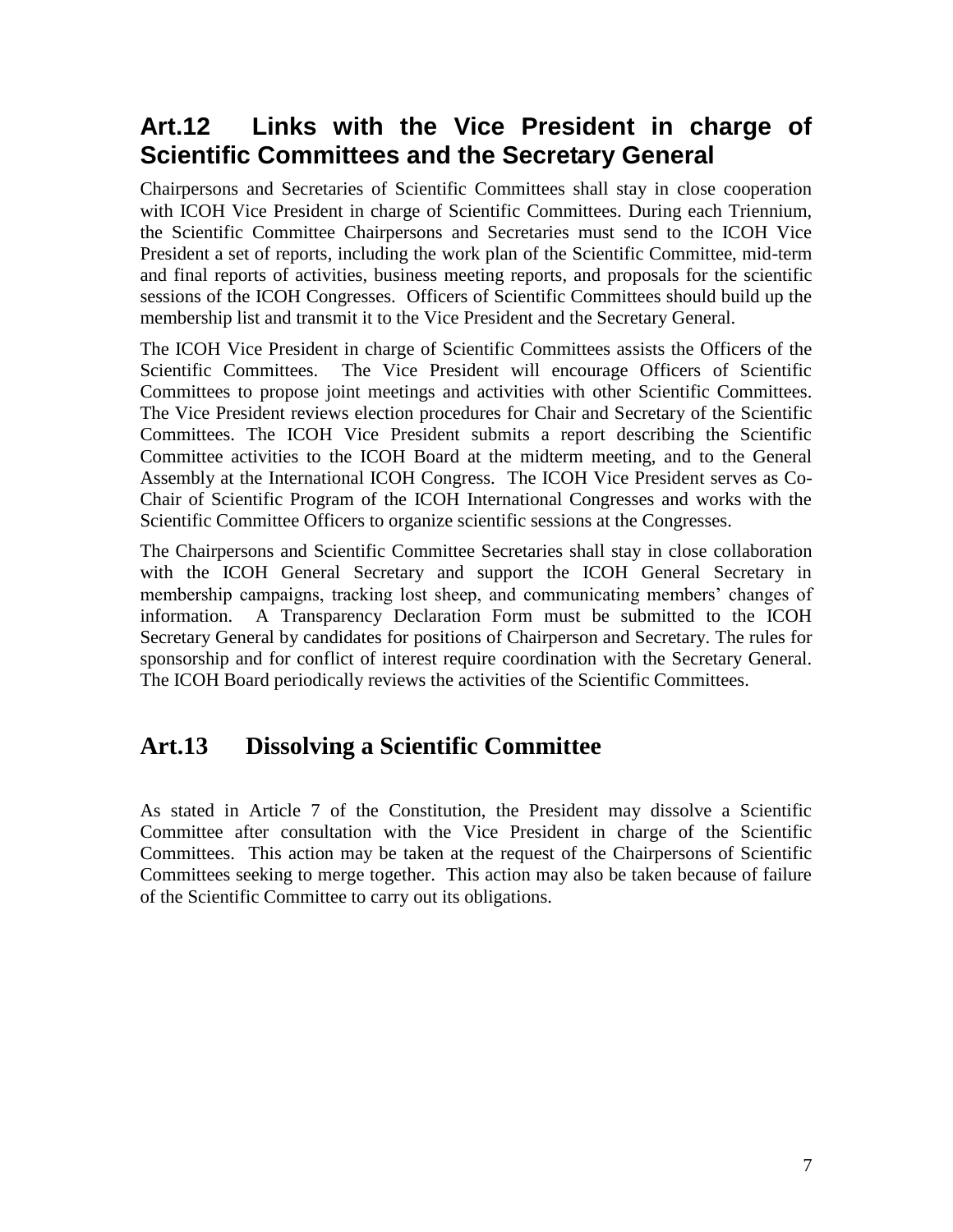### **Appendix 1 Relevant Articles from the ICOH Constitution**

### **ARTICLE 7 - Scientific Committees**

#### **Section 1**

In order to facilitate the purpose of the ICOH, Scientific Committees operate to provide a forum for ICOH members and associated experts to meet in order to promote, share and discuss progress relating to the speciality of the Committee, and to publish documentation relating to the Committee's speciality. A Scientific Committee can only be established with the approval of the President. ICOH members and associated experts may join a Scientific Committee in which they have an active interest.

#### **Section 2**

Each Scientific Committee shall be managed by a Chairperson and a Secretary, and, if required by the members of a Scientific Committee, a Treasurer and other officers, in accordance with the Bye-laws.

### **Section 3**

The president decides on the terms of reference of Scientific Committees, appoints the Chairpersons and approves the Secretaries thereof (Article 5, Section 3). The functions of the Scientific Committees are defined in the Bye-laws.

### **Section 4**

The activities and progress of each Scientific Committee shall be subject to periodic review by the Board. One of the Vice-presidents shall be responsible for that review. The President may dissolve a Scientific Committee after consultation with the appropriate Vice-president and the Board.

### **Appendix 2 Relevant Bye-Laws**

### **BYE-LAW 11 – Scientific Committees**

#### **Section 1**

The President appoints the Chairpersons of the Scientific Committees, after consultation with the appropriate Vice-President, for a period of three years. The Committee members may officially propose the Chairperson to the President. The Chairpersons must be active members in good standing of ICOH. They may be appointed for no more than one additional three-year period.

#### **Section 2**

The Chairperson of a Scientific Committee appoints the secretary in consultation with the Committee members. The appointment must be approved by the President. The Chairperson also appoints the members of the Committee and he may appoint no more than two corresponding fellows (Article 2, section 4 of the Constitution, Bye-Law 1).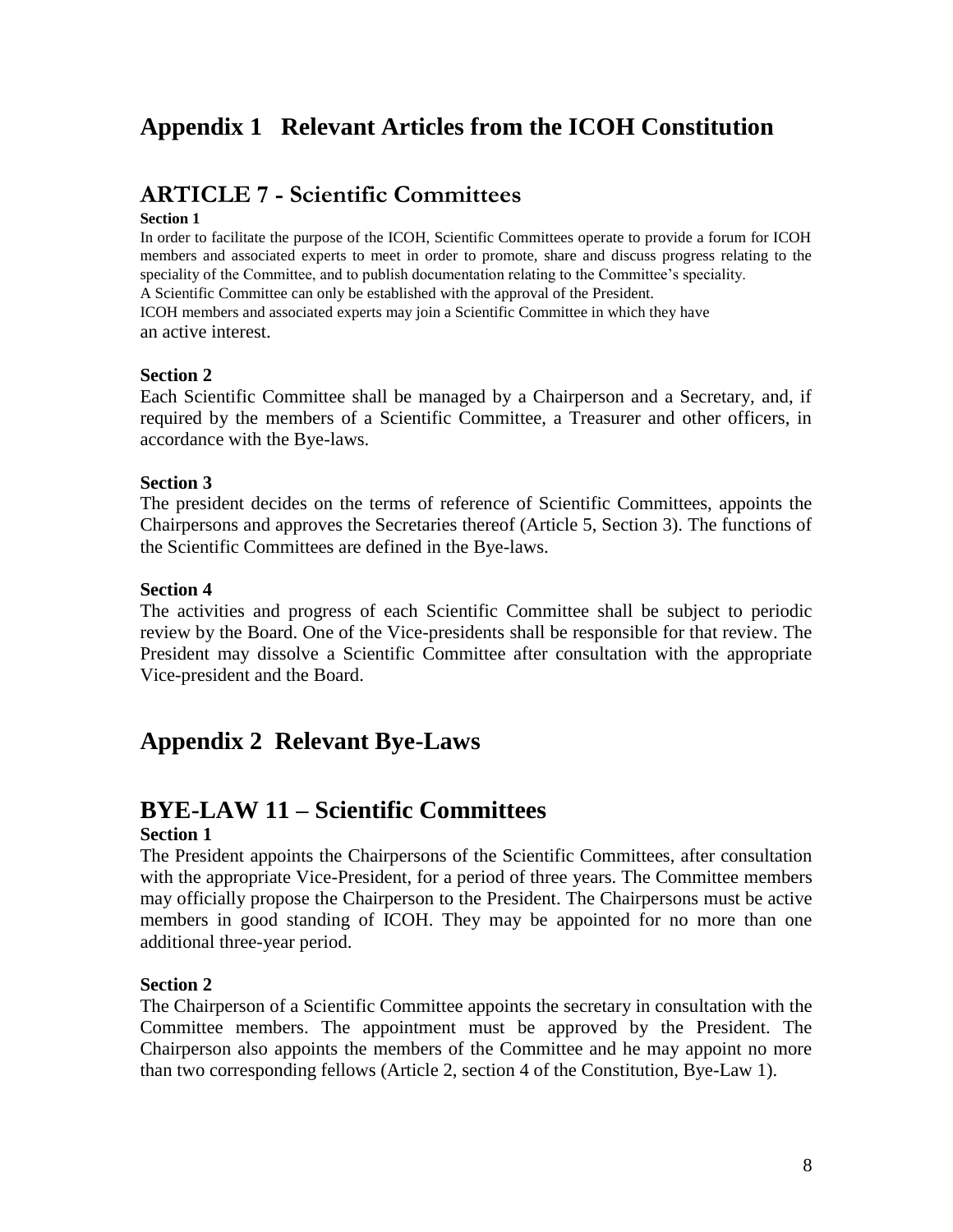### **Section 3**

Chairpersons of Scientific Committees shall liaise with the appropriate Vice-President as per Bye-Law 5 as soon as practicable in each triennium regarding a programme of work, its periodic review and the membership of the Committee (Article 5, section 4 and Article 7, section 1 of the Constitution).

### **Section 4**

Each Scientific Committee shall establish rules for its management. In addition to what is stated in the Constitution and Bye-Laws, the rules should define the scope of the Committee, its mode of action, whether it will have other officers than the Chairperson and the Secretary, the mechanism by which new Chairpersons and Secretaries are proposed to the President, the procedure for deciding future conference venues, the mechanism for changing the rules, and other administrative matters.

### **Section 5**

A Scientific Committee may entrust its administration to a Management group comprising, in addition to the Chairperson and the Secretary, other officers and associated experts elected by registered members of the Committee, either by postal ballot or at a business meeting organised in connection with a conference.

### **Section 6**

The Scientific Committees shall conduct an active membership policy by admiting as many members as is considered administratively efficient. All members of a Scientific Committee shall be active in the field of the Committee. Should a member"s active interest cease, the Chairperson shall encourage the member to resign from the Committee.

#### **Section 7**

A member of ICOH can belong to no more than three Scientific Committees. Members of Scientific Committees are not required to pay any additional fee. The Officers and the immediate Past President are ex officio members of every Scientific Committee.

#### **Section 8**

A Scientific Committee shall organise special meetings and conduct other activities. The Scientific Committees shall plan their programme of work for each triennium. The Management Group shall keep the Editor of the Quarterly Newsletter informed of the Committee"s activities, and at the end of each triennium they shall submit a written report on the activities and the accomplishments of the Scientific Committee to the appropriate Vice President.

#### **Section 9**

The finances for the organisation and conduct of the meetings mentioned in Section 8 shall be the responsibility of the organisers of the meeting. Non-ICOH members may pay a registration fee higher than the members' fee. The organisers shall transfer the difference to the Chairperson of the Scientific Committee in question or his representative within two months of the end of the meeting. Such monies may either be